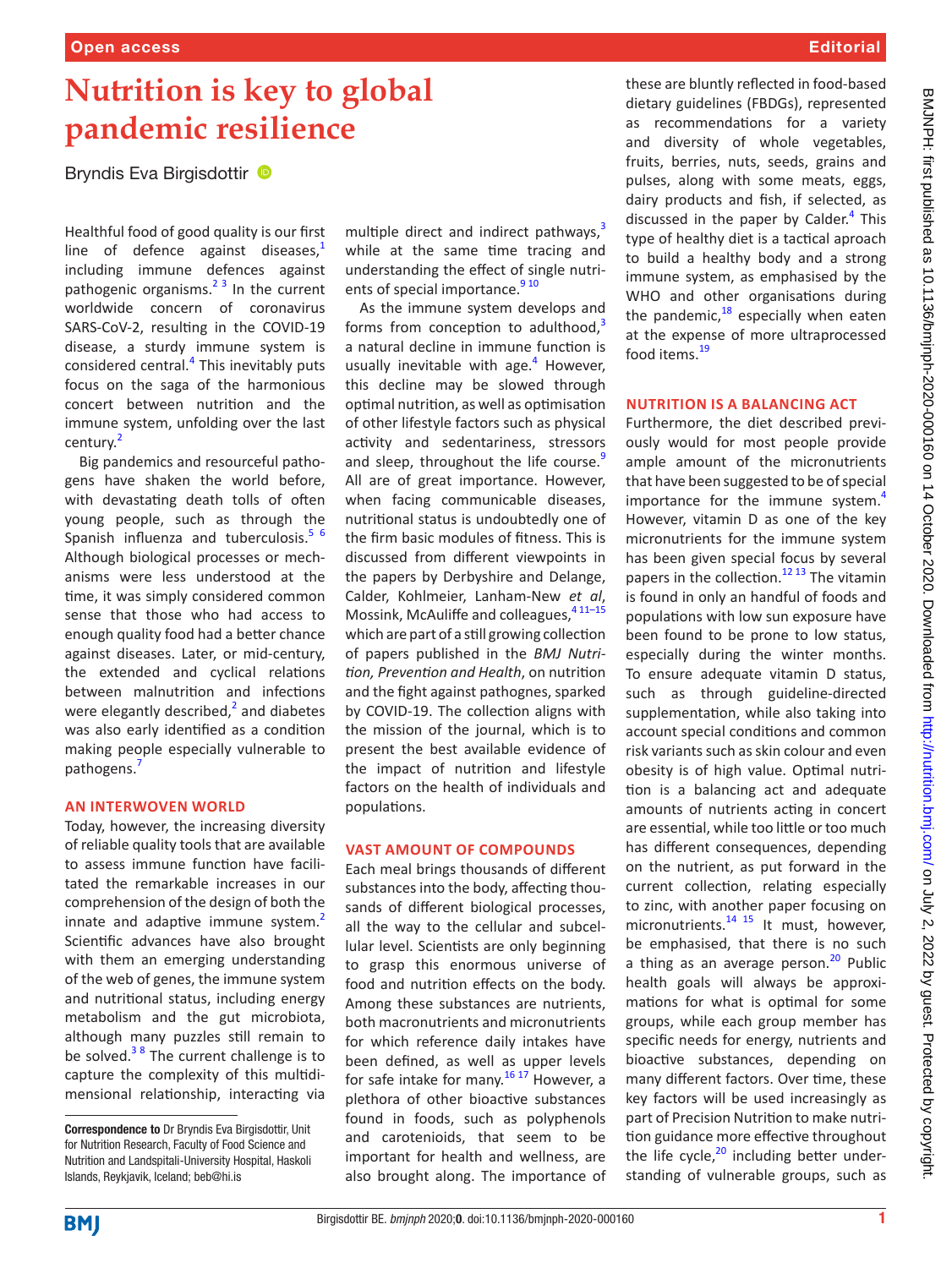men in the current pandemic, but also disease states, genetic traits, microflora, pollution, stress and infections. With more focus on Precision Nutrition, this information will feed into public health nutrition recommendations which, given the speed of publication, need to be under constant review.

# **SPECIAL CONDITIONS: CLINICAL SETTING**

However, with advancing age and for high-risk groups, a nutrient-rich diet is not always enough to meet needs for micronutrients. $4^{14}$  While high intakes should be avoided, there may be a a role for immune-targeted supplements that might be necessary to achieve the intake of nutrients needed for an optimally functioning immune system.<sup>[4](#page-3-2)</sup> Furthermore, there is one thing to enhance the public health nutritional status, through preventive actions, while the clinical situation of an active disease is another situation altogether. Overall, older people are harder hit, and while fighting an infection, the nutrient needs of patients might be increased. $^{14}$  This might warrant special nutrition therapy, potentially with higher doses or cocktails of supplements and functional foods, $11$  as quality care also involves quality nutritional care. Recently, the European Society for Clinical Nutrition and Metabolism issued guidelines for nutritional managaement of COVID-19 due to increased cases of malnutrition in COVD-19. $^{21}$  $^{21}$  $^{21}$  Recent case studies have also laid bare the importance of specialised nutritional treatment in critically ill patients with COVID-19.<sup>[22](#page-3-15)</sup>

## **A NUTRITION ODYSSEY**

Together, the papers in the current collection and additional related ones in the journal shed light on the importance of food and nutrients, but also on the importance of more research in the field of nutrition and immune system. Sound large-scale studies are urgently needed. Given our current knowledge and given the nature of nutrition, it is clear that a simplistic approach for understanding is not enough. We need both reductionistic and wholistic scientific approaches to fully understand nutrition $^{23}$  $^{23}$  $^{23}$  as trusted knowledge reveals itself slowly in this field of science. $^{20}$  $^{20}$  $^{20}$  This means, for example, looking at the same problem from many different viewpoints, with a narrowly targeted perspective or looking at an array of foods and compounds, but also through different prisms of groups over time and patterns and data-driven analytical techniques. As a sophisticated science, it thus needs a multitude of methods that can highlight the multidimensional aspects of the same research question.<sup>24</sup> Not least to be able to tackle myths and hypes around diet and nutrition, non-needed supplements and other special products.<sup>[11](#page-3-13)</sup> Sometimes, diets or supplements have simply not been properly investigated, and their actions not sufficiently understood, while others are more clearly indefensible and may cause harm. The science of nutrition is an evolving a saga in progress, futuristic in parts, developing with time, as new focus points and research tecniques come to light. We now know more about individuality in responses, which seem to differ substantially between people for whole diets, specific foods and single nutrients, $25$  and high metabolic flexibility seems a strength. Furthermore, it has even been suggested that a single optimal nutrition pattern may not be possible, as a different nutritional state might be optimal in different circumstances.<sup>[3](#page-3-5)</sup> Nutrition is thus a challenging field, $13$  which is part of its charm. However, using the dietary guidelines for food and nutrients as starting point for public health nutrition actions is sound, as they are to be built on the best available scientific evidence at each moment in time.

## **THE WORLD IS MALNOURISHED**

However, general populations mostly do not follow the guidelines, $4$  for many different reasons. It has been estimated that at least 44% of the world population is suffering from malnutrition, $^{26}$  $^{26}$  $^{26}$ either due to undernutrition (lack of energy and/or nutrients) and overnutrition (too much energy and/or nutrients, eg, overconsumption of supplements), with both conditions a risk factor for the disease and severity of disease, as the COVID-19 pandemic has revealed. $27$  This double burden of malnutrition $1^{26}$  can be found within the same countries but

BMJ Nutrition, Prevention & Health also within the same families and even in the same individuals. It is therefore important to investigate to what degree suboptimal intake of immune-related nutrients might be associated with the variation in immune outcomes/disease outcomes seen in different areas.<sup>[4 13](#page-3-2)</sup> Generally, it should be part of a healthy lifestyle strategy of every country to ensure that populations are in good nutritional status. $26$  The habitual focus points of underweight and overweight

# **MONITORING NUTRITIONAL STATUS: THE LIFE ENGINE OF A POPULATION**

are only two out of a number of many important nutrition-related factors to

consider.

Optimal public health nutrition would then be to monitor the nutrional status of the world's populations more closely, with focus on special vulnerable groups throughout the life cycle, including measures of immune status. This should currently be a priority of every nation to then actively use this knowledge base for targeted actions, relating to food systems and food security as reflected in another *BMJ Nutrition Prevention and Health* collection.<sup>[28](#page-3-22)</sup> Our diet has changed massively over the last 100 years and it is bound to change massively again over the next few decades. Both due to the environmental challenges we are facing, where current food production is one of the major players<sup>1</sup> and due to technological progresses made in food production where food is made in laboratories. This makes monitoring nutritional status an even more important public health issue of the future. Being attentive to the food and nutritional needs of the population, even only special important nutrients, can lead to enormous profits, both in the form of less expenses and in better health and wellness of the population. Optimal nutritional status is not only important to increase resilience against communicable diseases but also the same actions are likely to increase resilience to non-communicable diseases as well, both physical and mental disorders.

# **FOOD ENVIRONMENTS ARE IMPORTANT FOR IMMUNE SYSTEMS**

However, it is not enough to look only at the microscopic entities inside the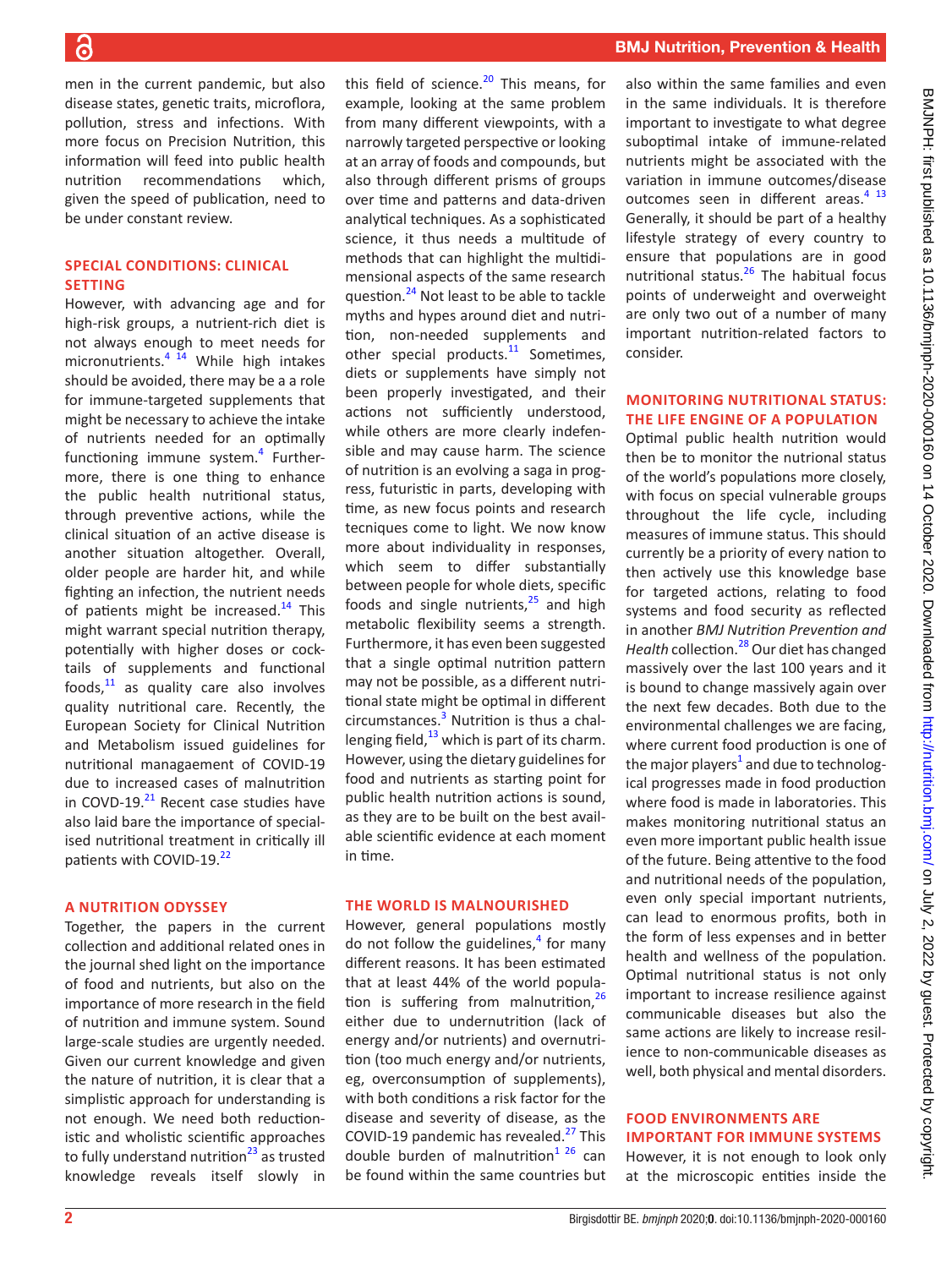# BMJ Nutrition, Prevention & Health

body to deal with the current problem. We need to investigate the macroscopic forces affecting the body from the outside. Food is vital for our existence and being able to meet our nutritional needs is a human right. $^{29}$  $^{29}$  $^{29}$  This is best demonstrated by the simple fact that the only legitimate reason to get out of lockdown in many countries has been to get food. Food security has thus been at the core of the pandemic, although policy makers are often not attentive to the importance of quality food for our health. Our food stores are therefore full of products that are unhealthy for our bodies in the amount they are eaten. Healthy nutrient-rich food is then hidden in between these products like in a wierd game of hide and seek. These highly abnormal circumstances when shopping for food have been normalised and go hand in hand with relentless advertisement of the same products. Instead of decision makers focusing on making the healthy choice, the easy choice, the public is left in constant fight with the food environment, which is then entangled with equity and poverty as well. $^{30\,31}$ Considering how much we know about the devastating effect of unhealthy food and the forces that guide our choices everyday, it is strange to see so many countries sacrifice the health of their nations on the altar of raw capitalism. Not least as one of the foremost responsibilities of a government is to protect its population. $32$  In the end, it comes down to people themselves, but the environment should not make it harder to adhere to a healthy diet. On a public health scale, even very small changes in nutritional status, for example, of vitamin D, can lead to immense benefits for official budgets, public health and wellness of many people.

# **POLICIES AND ACTION PLANS AS SUPERFICIAL ORNAMENTS**

Despite beautiful public health nutrition policies that are in place in many countries, through governmental agencies and numerous associations, they are not taken seriously $13$  with no budget or small budgets allocated to do the actual design and implementation of action plans. This needs to change as we already have the knowledge to tackle different nutritional challenges through many different approaches in different societies, often with clear focus on the determinants that affect our food intake. These are often described as intrapersonal factors, that is, things that are within a person's reach to change or not; interpersonal factors, that is, more relating to social circumstances but also community settings, including the built food environment and then food and nutrition policies of all types and shapes. $33$  Public health nutrition interventions should consider each of these levels in their design while fitting their approach into a food system and food security perspective, as well as to use behavioural science to support changes in perception, knowledge and behaviour.<sup>[34](#page-3-27)</sup> We all love food; it is closely knit to our feelings and cultures. Experience has shown the significance of taking human habits and pleasure into account when making food policies, and action plans that contain both political and public commitment and resources.

# **COMMUNICATING COMPLEXITY TO THE PUBLIC AND POLICY MAKERS**

The situation we are in today, however, is also a result of far too little nutrition education throughout the whole school system, which is a bit odd, given the importance of food for our being. Nutritional knowledge needs to be as prioritised and to be as evident as learning to read and write while also focusing on weaving nutritional knowledge into all types of other education settings. Novel nutrition education is needed now, to educate future public health nutrition leaders as well as other health workers with a nonnutritional background to get a deeper understanding of food and the proper skills and toolsets to work with the public.<sup>[20](#page-3-12)</sup> This is the focus of another important collection of papers in *BMJ Nutrition, Prevention and Health*. [35](#page-3-28) As nutrition is vastly important for everyone on earth, increasing nutrition literacy along with nutritional science literacy of the public, is a worthy goal. We need to be able to communicate the complexity of nutrition, while at the same time upholding the importance of a healthy diet from a public

health nutrition viewpoint, defined by the best scientific knowledge at each point in time.

# **HUMANITARIAN CRISIS ON THE HORIZON**

It is now clear that there is a global food crisis on the horizon in the aftermath of COVID-19, and it is most likely to affect the most vulnerable populations the most, with foreseen long-term physical and cognitive consequences. $36$  It has been estimated that the current pandemic could almost double the number of people suffering from acute hunger. This needs to be fought by all means necessary. As pointed out in still another collection series in *BMJ Nutrition, Prevention and Health*, our global food systems are already in serious need of a sustainable and nutritional overhaul, $37$  mirrored in the association of food and nutrition with all the United Nations Sustainable Development Goals. $38$  Funding of bold and inspiring actions is urgently needed to revamp food systems to a more sustainable and nutrition-based focus.

It must be said out loud that many of us have been schooled to have a narrow perspective. Today, we need people of action that challenge the current thinking to embrace systemic thinking.<sup>[39 40](#page-3-32)</sup> This is not only for specialists; everyone can take part, for example, by inviting people in your community to nutrition saloons to discuss what can be done and building a bridge to different fields, as every person is a mind ready to grow.<sup>41</sup> What is needed the most is moral courage and leadership and for everyone to perceive what they have to give, to do the hard things while spreading meaning and purpose. It seems clear from the data available that nutrition is one of the keys to global pandemic resilience, both for the current and future pandemics and could reduce burdens on healthcare systems.<sup>11</sup> Optimal nutritional status is a defence against both communicable and non-communicable diseases. It is also something that can be attended to right now and is not months away. We are ecological creatures at a crossroad $42$ let this pandemic be your wakeup call.

Contributors BEB is the author of this paper.